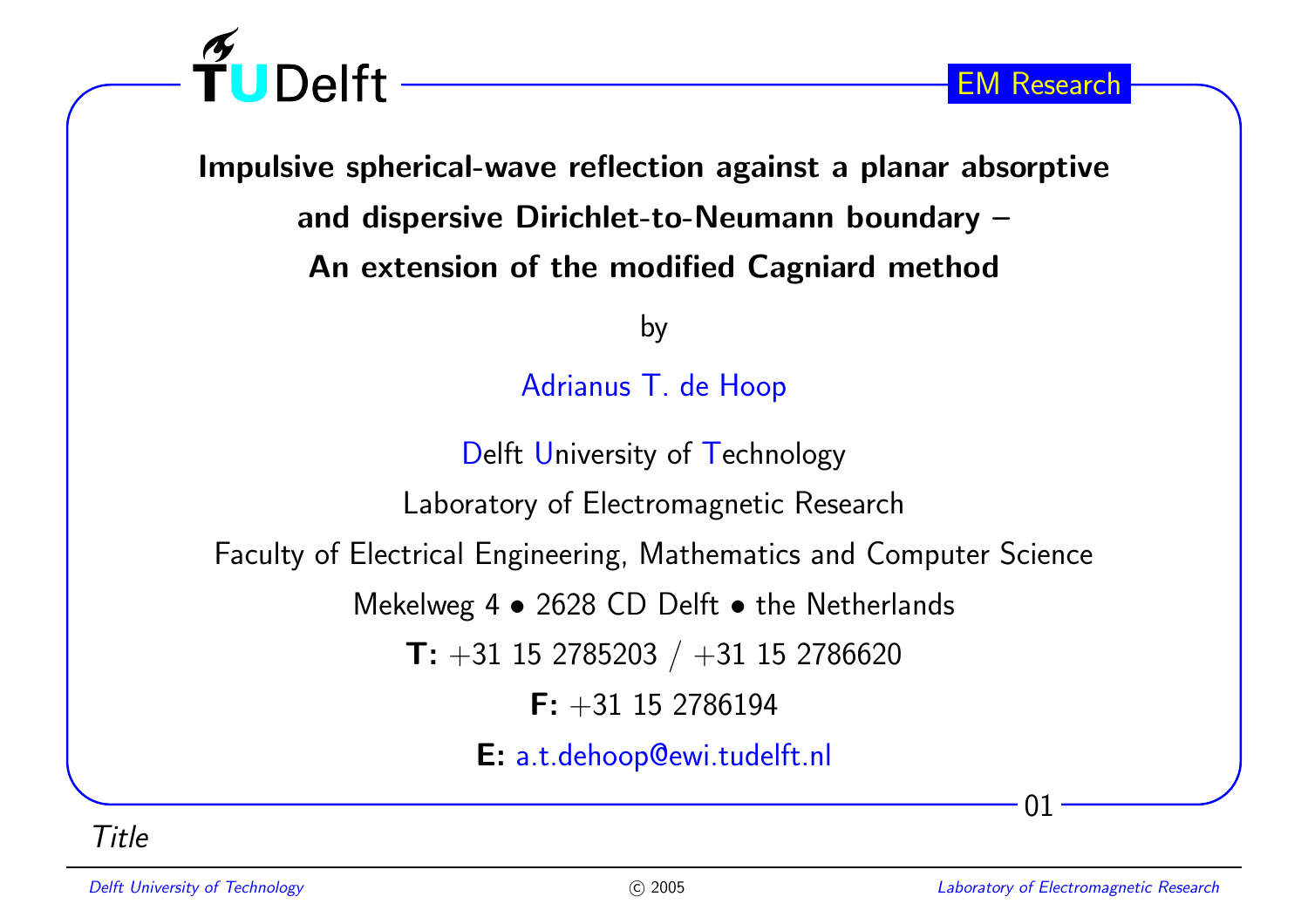

# Synopsis:

- **•** Introduction
- Description of the configuration
- Formulation of the wave reflection problem
- The complex slowness representation for the wavefield
- Space-time expressions for the wavefield
- Partial-fraction parametrization of the boundary admittance
- Plane-wave admittance parametrization of the boundary admittance
- Discussion of the results: the parameter-steered kernel functions
- Conclusion and Applications

## **Synopsis**

02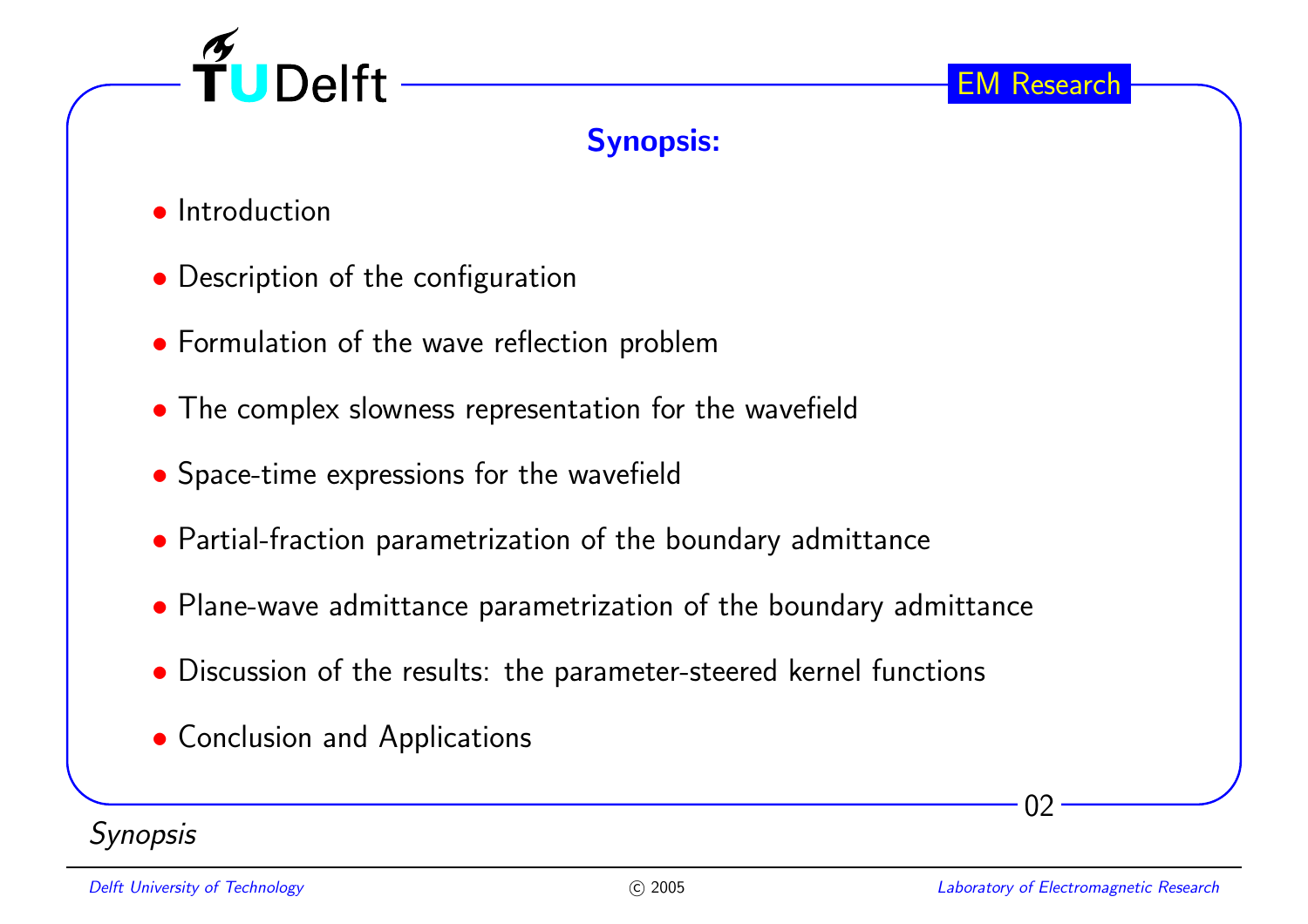

# Mathematical ingredients:

- Unilateral time Laplace transformation
- Lerch's uniqueness theorem
- Modified Cagniard type wavefield representation in space-time
- Schouten–Van der Pol theorem (functional change of the time Laplace transform parameter)
- Linear, causal, passive systems theory parametrization of the Dirichlet-to-Neumann boundary admittance
- Construction of the time-domain parameter-steered kernel functions

#### Mathematical ingredients

03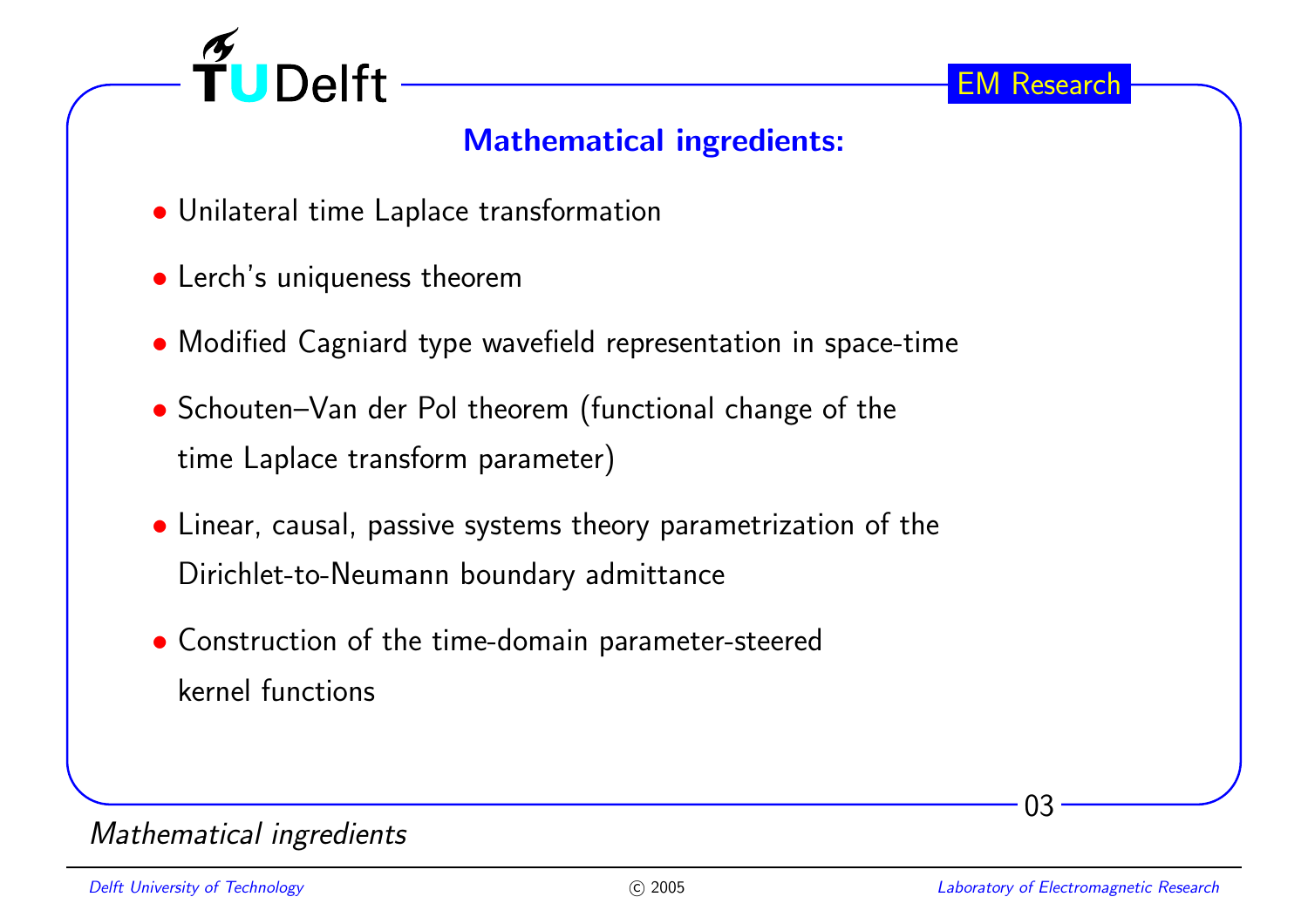# Configuration:



## Local Dirichlet-to-Neumann boundary condition:

$$
\bullet \ \partial_z u(x,y,0,t) = c_0^{-1} Y(t) \stackrel{(t)}{*} {*\partial_t u(x,y,0,t)} \quad \textcolor{red}{[\stackrel{(t)}{*}= \text{time convolution}]}
$$

#### Wave equation:

$$
\bullet \ \nabla^2 u - c_0^{-2} \partial_t^2 u = -Q_0(t) \delta(x, y, z - h)
$$

Point-source excited spherical-wave reflection configuration

 $\widetilde{\mathbf{T}}$ U Delft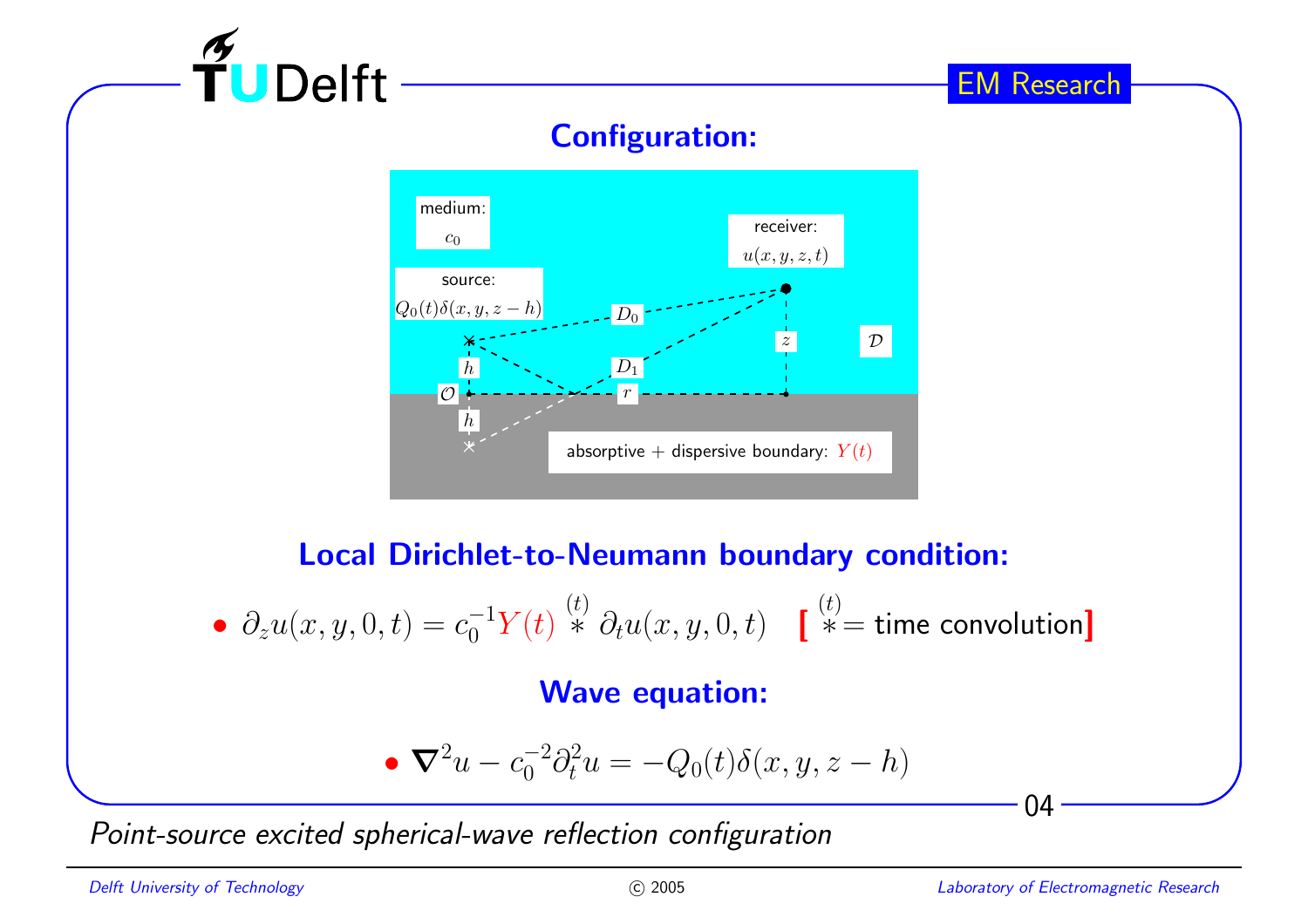

## Wavefield quantities and medium parameters:

 $\bullet\ r$  $\bm{r} \qquad = x\bm{i}_x + y\bm{i}_y + z\bm{i}_z =$  position vector

$$
\bullet\ u(\boldsymbol{r},t) = \text{wavefunction}
$$

 $\widetilde{\mathbf{T}}$ UDelft -

$$
\bullet c_0 = \text{wavespeed}
$$

 $\bullet$   $Q_0(t)\ =$  point-source signature

## Boundary admittance:

 $\bullet~Y(t) =$  normalized boundary admittance function

Total wavefield, incident wavefield $^{(i)}$ , reflected wavefield $^{(r)}$ 

$$
\bullet\ u(\boldsymbol{r},t)=u^{\rm i}(\boldsymbol{r},t)+u^{\rm r}(\boldsymbol{r},t)
$$

Wavefield quantities, medium parameters and boundary admittance function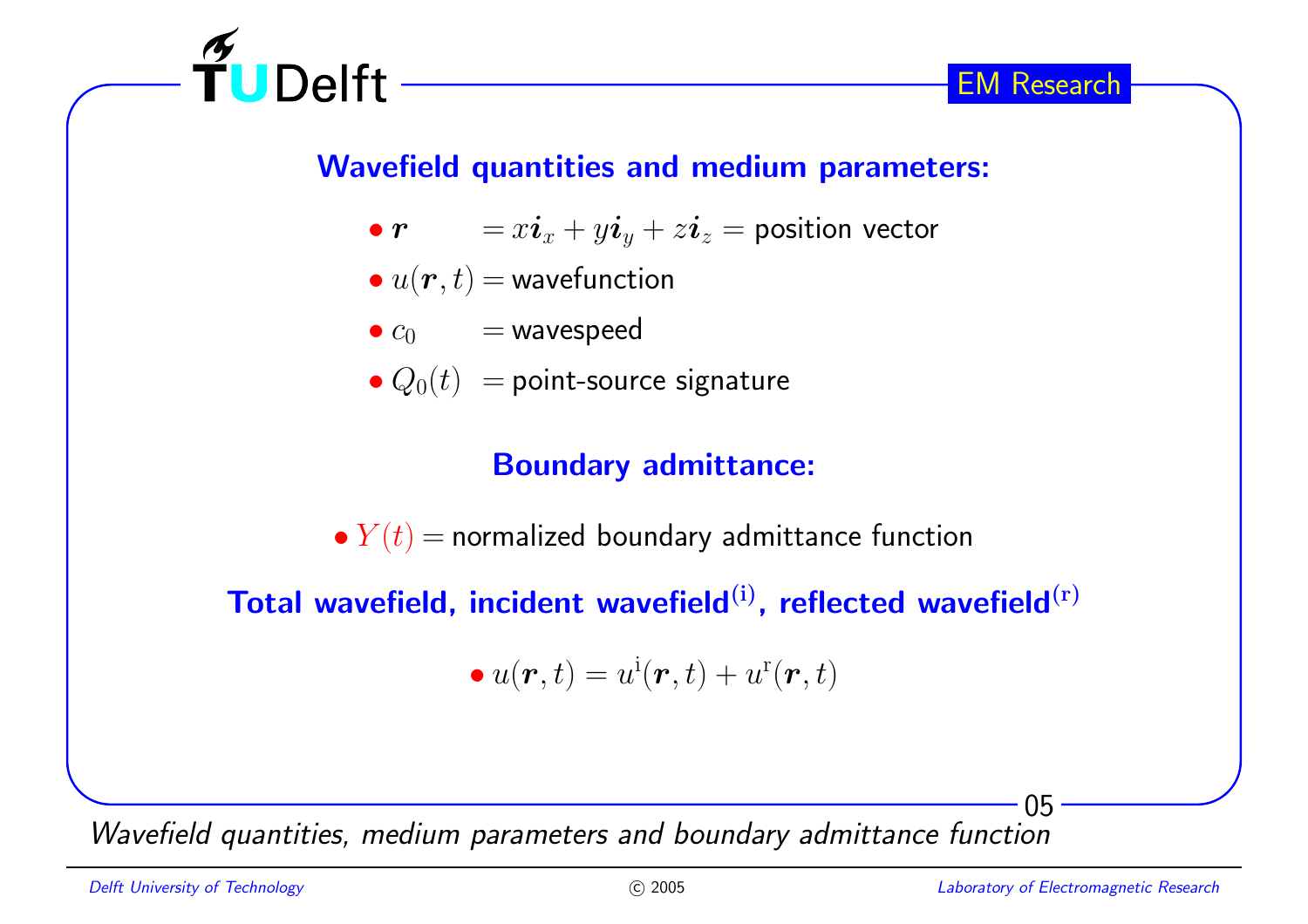

## Incident field wave equation:

 $\bullet \ \boldsymbol{\nabla}^2 u^{\textnormal{i}} - c_0^{-2} \partial_t^2 u^{\textnormal{i}} = -Q_0(t) \delta(x,y,z-h) \quad \text{[} \delta(\boldsymbol{r}) = \textnormal{3D} \text{ Dirac delta distribution} \text{]}$ 

Incident wavefield:

$$
\bullet \ \ u^{\textrm{i}} = \partial_t Q_0(t) \stackrel{(t)}{*}{{\vphantom{\!t}} G}_0({\bm r},t) \quad \ \ \mathbf{[} \stackrel{(t)}{*} = \textrm{time convolution} \textbf{]}
$$

Space-time scalar Green's function:

• $G_0(\bm{r},t)\!=\!\frac{H(t-T_0)}{4\pi D_0}\quad$  for  $D_0>0$   $\quad$   $[H(\bm{\cdot})=$  Heaviside unit step function]

Source/Receiver distance:

• 
$$
D_0 = [x^2 + y^2 + (z - h)^2]^{1/2} \ge 0
$$

## Source/Receiver travel time:

$$
\bullet T_0 = D_0/c_0
$$

Incident wavefield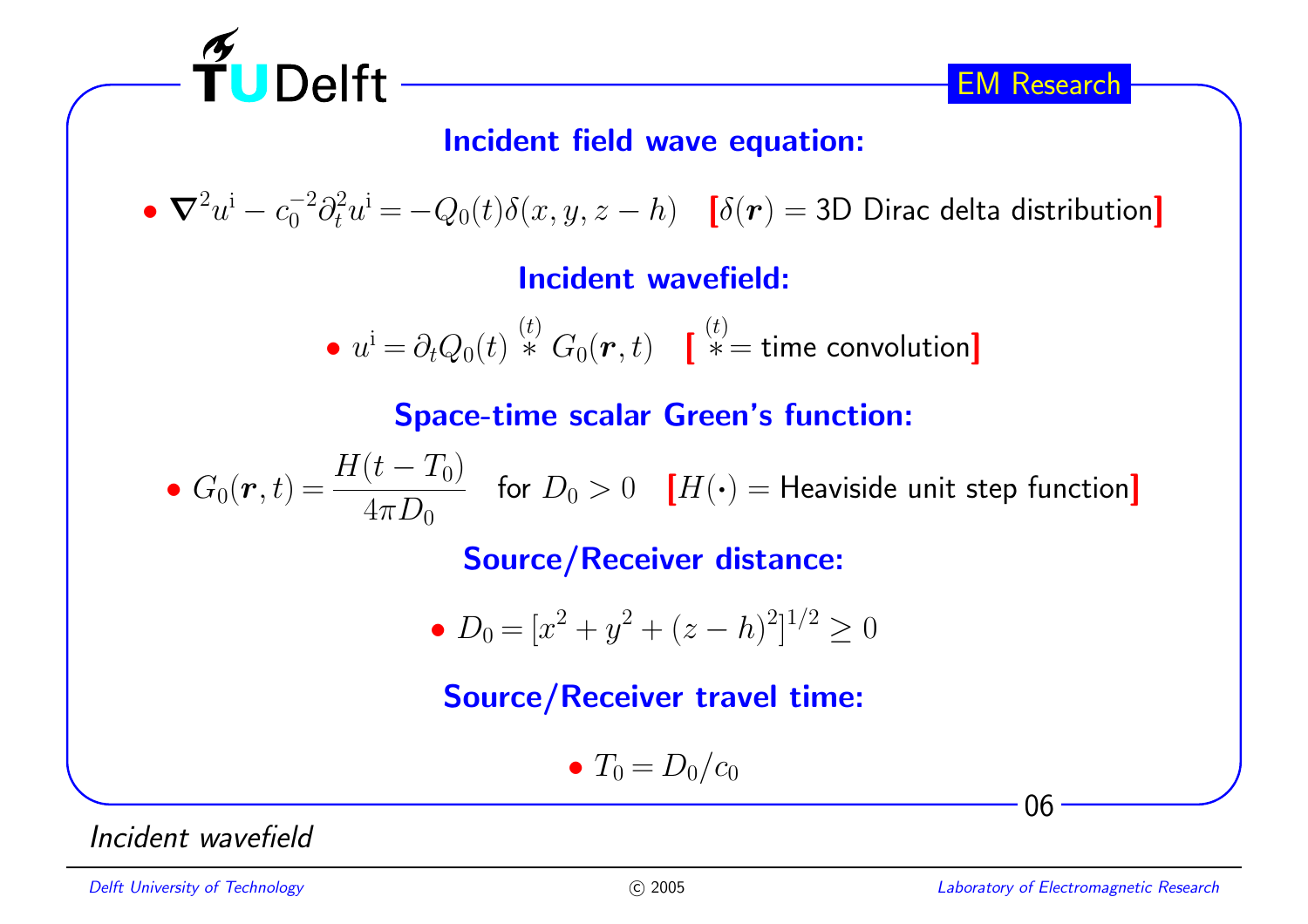

Unilateral time Laplace transformation  $\left[\partial_t{\rightarrow}s\right]$  :

$$
\bullet \ \hat{u}(\boldsymbol{r},s) = \int_{t=0}^{\infty} \exp(-st)u(\boldsymbol{r},t)dt \quad [s \in \mathbb{R}, s > 0]
$$

Complex slowness representation  $\left[\partial_x\rightarrow -\,\mathrm{is}\alpha,\partial_y\rightarrow -\,\mathrm{is}\beta\right]$ :

$$
\bullet \hat{u}(x,y,z,s) = \frac{s^2}{4\pi^2} \int_{\alpha=-\infty}^{\infty} d\alpha \int_{\beta=-\infty}^{\infty} \tilde{u}(\alpha,\beta,z,s) \exp[-is(\alpha x + \beta y)] d\beta
$$

#### Complex slowness domain incident wavefield:

• 
$$
\tilde{u}^{\mathbf{i}} = \frac{\hat{Q}_0(s)}{2s\gamma_0} \exp(-s\gamma_0|z-h|)
$$
  $[\gamma_0(\alpha,\beta) = (c_0^{-2} + \alpha^2 + \beta^2)^{1/2}, \text{ Re}(\gamma_0) \ge 0]$ 

#### Complex slowness domain reflected wavefield:

$$
\bullet \ \tilde u^{\rm r} = \frac{\hat Q_0(s)}{2s\gamma_0} \tilde R \exp[-s\gamma_0(z+h)] \quad \left[\tilde R = {\rm reflection\ coefficient}\right]
$$

Wavefield (complex slowness representation)

 $\widetilde{\mathbf{T}}$ UDelft -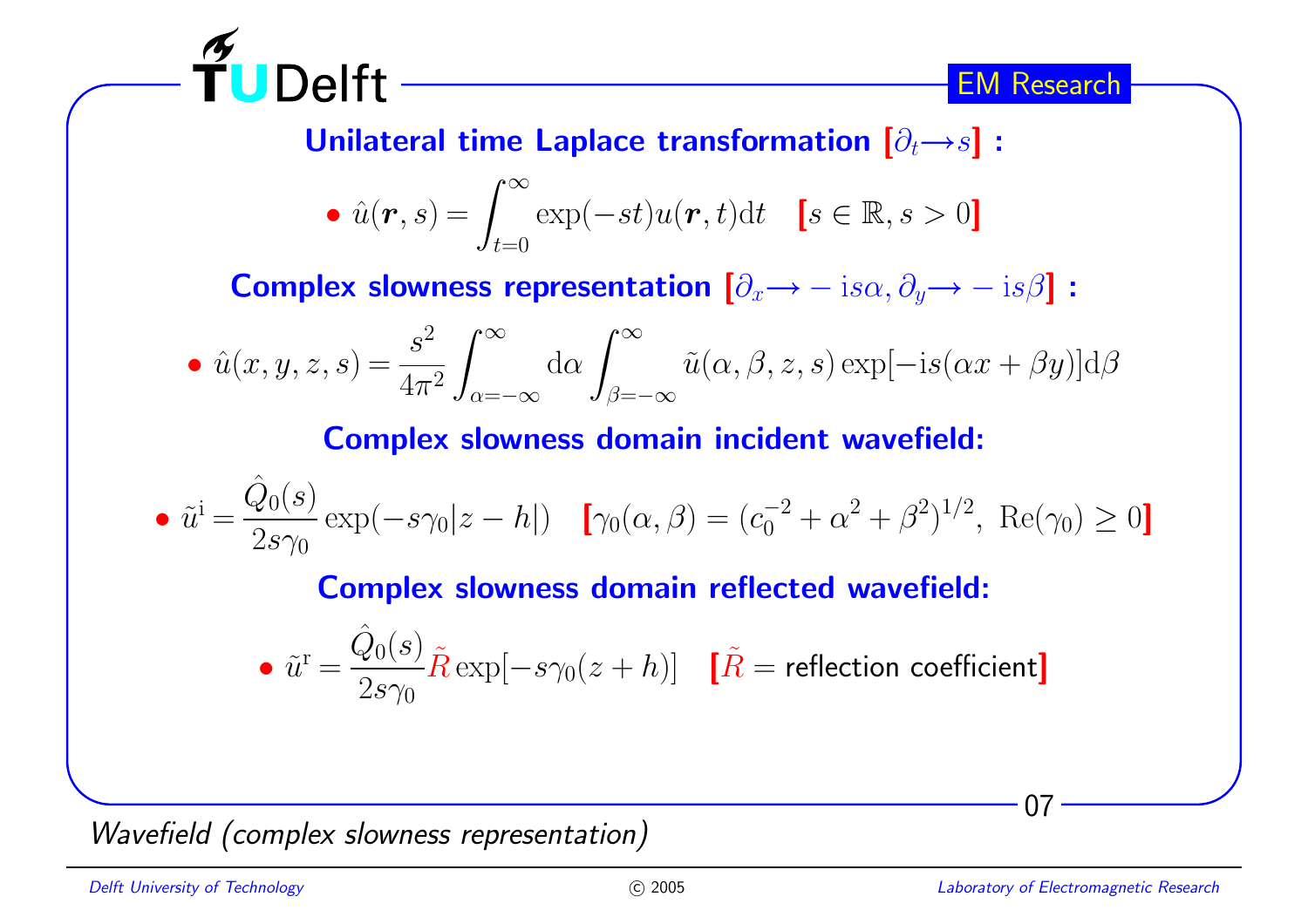

 $\bm{\mathsf{Admittance}}$  boundary condition  $\Longrightarrow$   $\bm{\mathsf{Reflection}}$  coefficient:

• 
$$
\tilde{R} = \frac{c_0 \gamma_0 - \hat{Y}(s)}{c_0 \gamma_0 + \hat{Y}(s)} = 1 - \frac{2 \hat{Y}(s)}{c_0 \gamma_0 + \hat{Y}(s)}
$$

Time Laplace transformed reflected wavefield:

$$
\bullet\,\, \hat{u}^{\rm r}(\boldsymbol{r},s)=s\hat{Q}_0(s)\hat{G}^{\rm r}(\boldsymbol{r},s)
$$

Time Laplace transformed reflected-wave Green's function:

$$
\hat{G}^{\mathrm{r}}(\boldsymbol{r},s) = \frac{1}{4\pi^2} \int_{\alpha=-\infty}^{\infty} d\alpha \int_{\beta=-\infty}^{\infty} \left[1 - \frac{2 \hat{Y}(s)}{c_0\gamma_0 + \hat{Y}(s)}\right] \frac{1}{2\gamma_0}
$$

$$
\exp\{-s[i(\alpha x + \beta y) + \gamma_0(z+h)]\} d\beta
$$

Time-domain reflected-wave Green's function:

$$
\bullet \ \hat{G}^{\mathrm{r}}(\boldsymbol{r},s) \stackrel{\text{CAGN}}{\Longrightarrow} G^{\mathrm{r}}(\boldsymbol{r},t) \quad \left[ \stackrel{\text{CAGN}}{\Longrightarrow} = 3\text{D } \text{Modified Cagniard method} \right]
$$

Time Laplace transformed reflected wavefield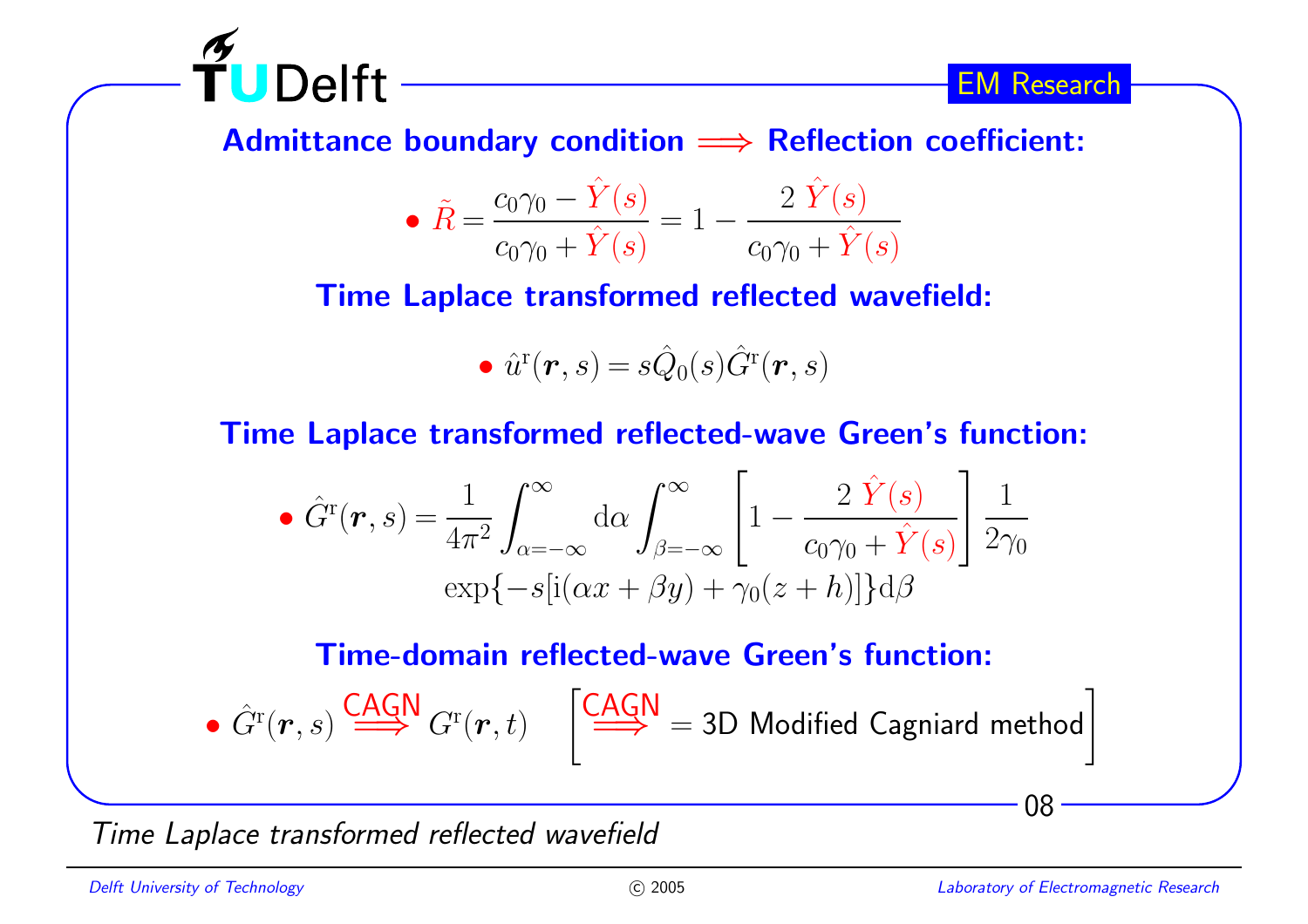

Time Laplace transformed reflected-wave Green's function:

$$
\hat{G}^{\mathrm{r}}(\boldsymbol{r},s) = \frac{1}{4\pi^2} \int_{\alpha=-\infty}^{\infty} d\alpha \int_{\beta=-\infty}^{\infty} \left[1 - \frac{2 \hat{Y}(s)}{c_0 \gamma_0 + \hat{Y}(s)}\right] \frac{1}{2\gamma_0}
$$

$$
\exp\{-s[i(\alpha x + \beta y) + \gamma_0(z+h)]\} d\beta
$$

**Change variables of integration**  $[x = r \cos(\theta), y = r \sin(\theta)]$ :

$$
\begin{aligned}\n\bullet \alpha &= ip \cos(\theta) - q \sin(\theta) \quad \bullet \beta = ip \sin(\theta) + q \cos(\theta) \quad [q \in \mathbb{R}, \ p \in \mathbb{I}] \\
\bullet \int_{\alpha = -\infty}^{\infty} d\alpha \int_{\beta = -\infty}^{\infty} (\dots) \, d\beta \longmapsto i^{-1} \int_{q = -\infty}^{\infty} dq \int_{p = -i\infty}^{i\infty} (\dots) \, dp \\
\bullet i(\alpha x + \beta y) + \gamma_0 (z + h) \longmapsto pr + \overline{\gamma_0}(q, p)(z + h) \\
\bullet \overline{\gamma_0}(q, p) &= [\Omega(q)^2 - p^2]^{1/2} \quad \bullet \Omega(q) = (c_0^{-2} + q^2)^{1/2}\n\end{aligned}
$$

09After analytic continuation into  $\{p\in\mathbb{C}\}$ , deform path of integration from I to • Modified Cagniard path

The 3D modified Cagniard method (1)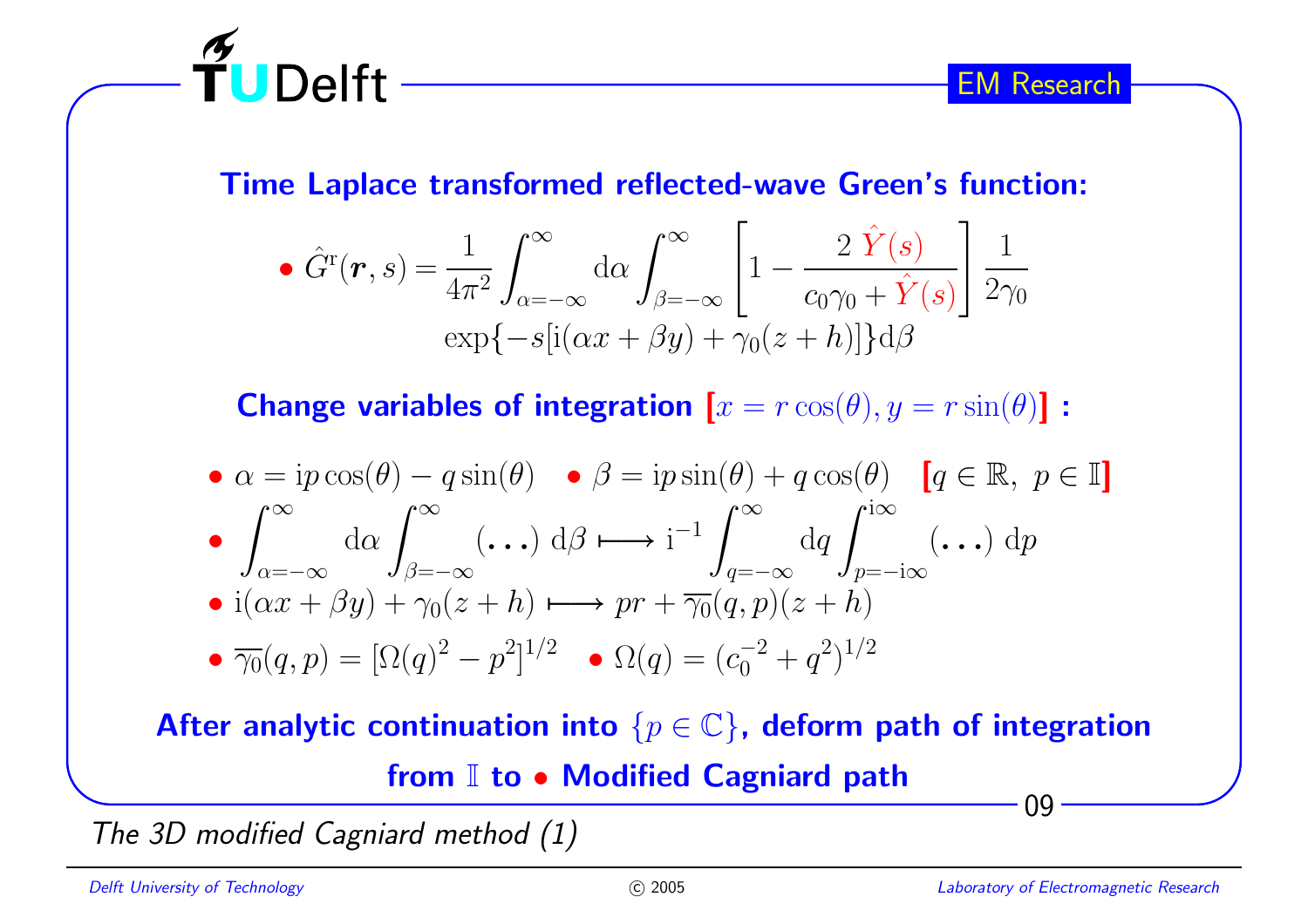

Modified Cagniard path (hyperbolic arc in upper half of  $p\text{-plane})$  :

 $\bullet \, pr + \overline{\gamma_0}(q,p)(z+h) = \tau \quad \bullet \, T_1(q) < \tau < \infty \quad \bullet \, \operatorname{Im}(p) \geq 0 \quad \bullet \, T_1(q) = \Omega(q) D_1$ 

Image source/receiver distance:

•  $D_1 = [x^2 + y^2 + (z+h)^2]^{1/2} \ge 0$ 

Image source/receiver travel time:

•  $T_1(0) = T_1 = D_1/c_0$ 

Jacobian :

$$
\bullet \text{ d}p = \frac{\text{i}\overline{\gamma_0}}{[\tau^2 - T_1^2(q)]^{1/2}} \text{ d}\tau
$$

The 3D modified Cagniard method (2)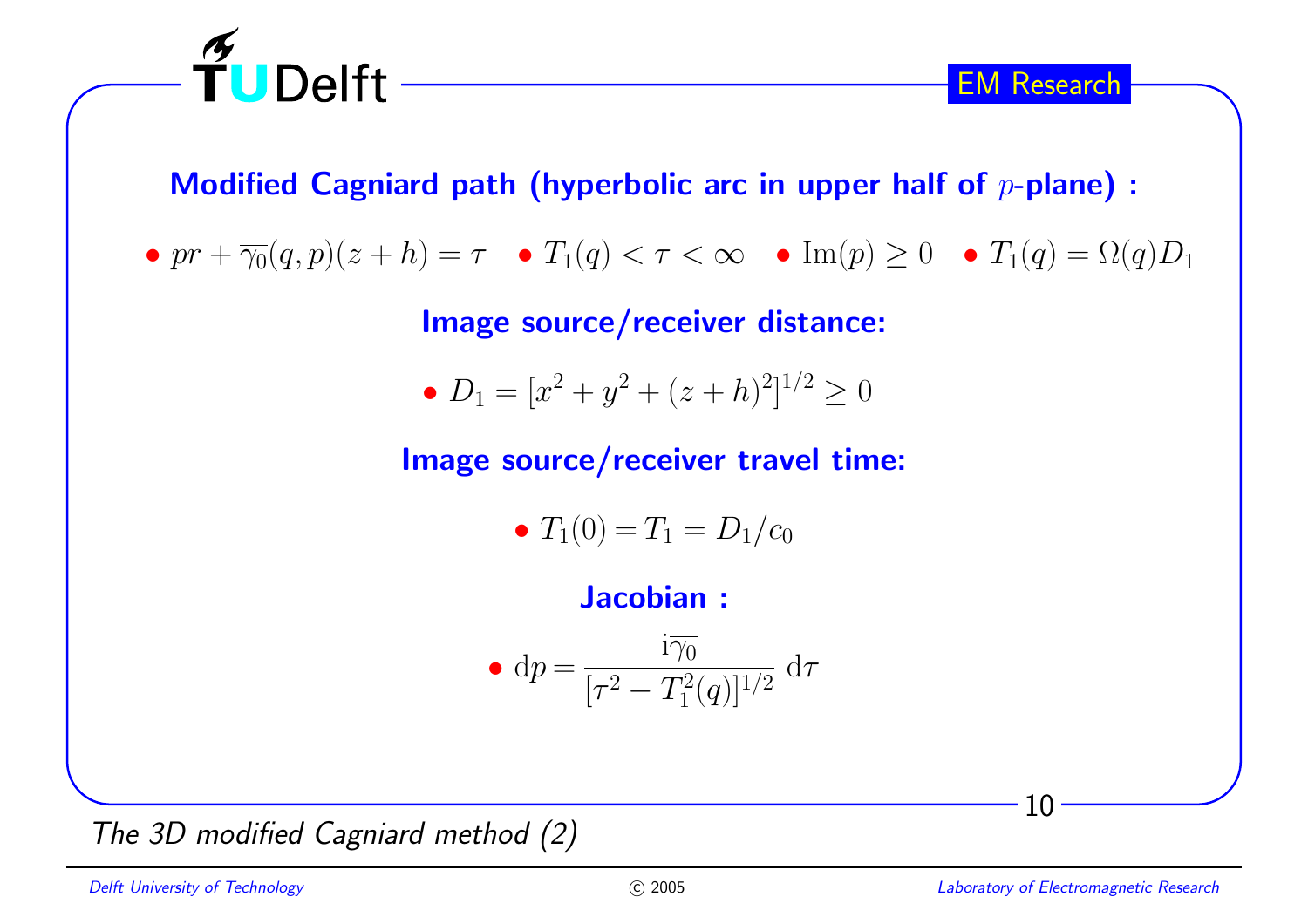

Cauchy's theorem  $+$  Jordan's lemma  $+$  Schwarz's reflection principle

=⇒

$$
\bullet \hat{G}^r(\boldsymbol{r},s) = \frac{1}{2\pi^2} \int_{q=0}^{\infty} dq \int_{\tau=\Omega(q)}^{\infty} \exp(-s\tau) \frac{1}{[\tau^2 - T_1^2(q)]^{1/2}} \operatorname{Re}\left[1 - \frac{2\hat{Y}(s)}{c_0\gamma_0 + \hat{Y}(s)}\right] d\tau
$$

Interchange of order of integration :

$$
\bullet \int_{q=0}^{\infty} dq \int_{\tau=\Omega(q)}^{\infty} (\mathbf{...}) d\tau \longmapsto \int_{\tau=T_1}^{\infty} d\tau \int_{q=0}^{(\tau^2/D_1^2-1/c_0^2)^{1/2}} (\mathbf{...}) dq
$$

Change of variable in  $q$ -integration [  $q=(\tau^2/D_1^2-1/c_0^2)^{1/2}\sin\psi$  ] :

$$
\bullet \int_{q=0}^{(\tau^2/D_1^2 - 1/c_0^2)^{1/2}} (\cdot \cdot \cdot) \frac{1}{[\tau^2 - T_1^2(q)]^{1/2}} dq \mapsto \frac{1}{D_1} \int_{\psi=0}^{\pi/2} (\cdot \cdot) dq
$$

The 3D modified Cagniard method (3)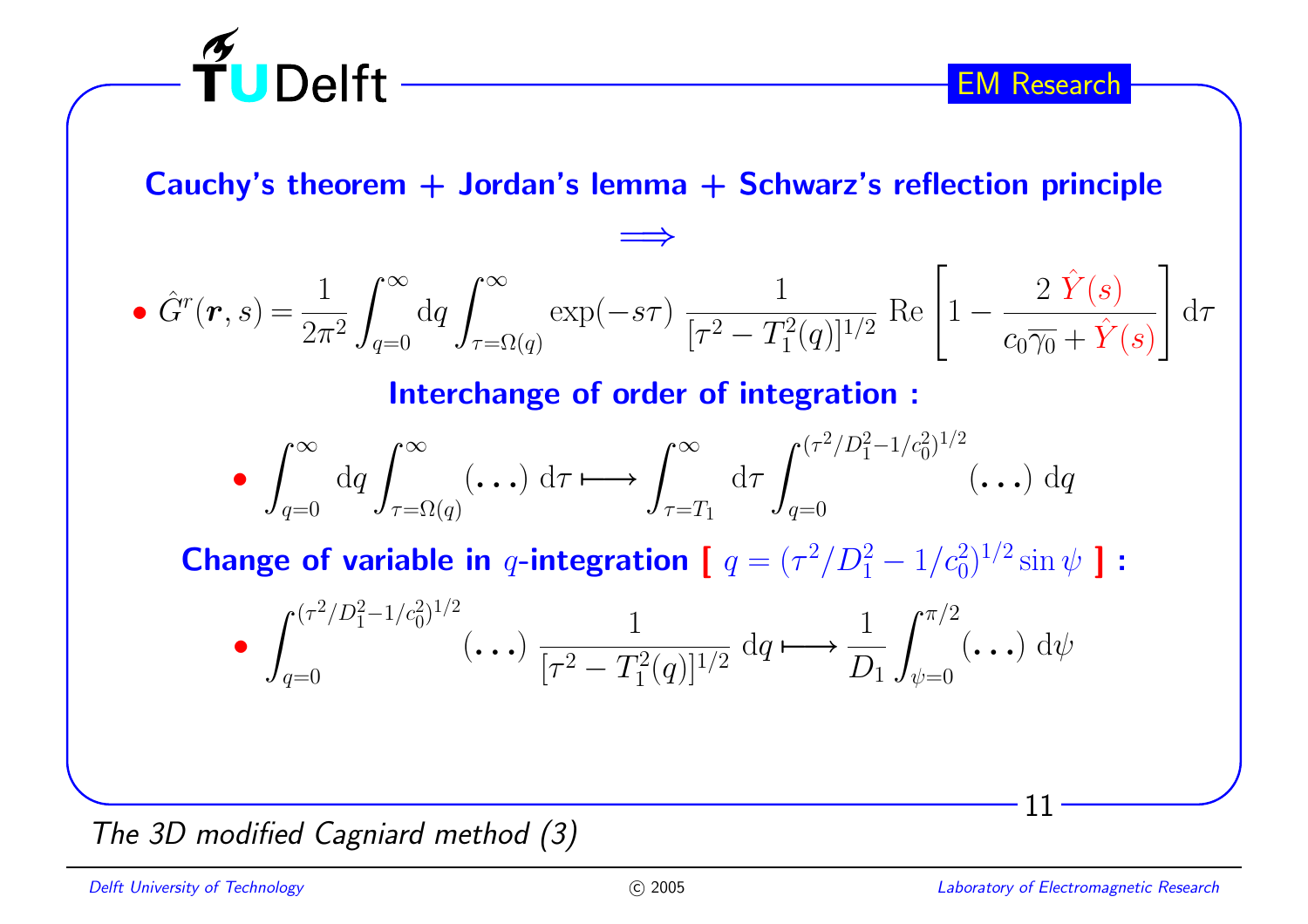

# Modified Cagniard representation of time Laplace transformed reflected wave Green's function :

$$
\hat{G}^r(\boldsymbol{r},s) = \frac{1}{2\pi^2 D_1} \int_{\tau=T_1}^{\infty} \exp(-s\tau) d\tau \int_{\psi=0}^{\pi/2} \text{Re}\left[1 - \frac{2 \hat{Y}(s)}{c_0 \gamma_0 + \hat{Y}(s)}\right] d\psi
$$
  
\n
$$
\hat{\sigma} \cdot \hat{\sigma} \cdot \hat{\sigma} = \Gamma_1(\boldsymbol{r},\tau) - i\Gamma_2(\boldsymbol{r},\tau)\cos(\psi)
$$
  
\n
$$
\hat{\sigma} \cdot \frac{2}{\pi} \int_{\psi=0}^{\pi/2} \text{Re}\left[\frac{1}{c_0 \gamma_0 + \hat{Y}(s)}\right] d\psi = \frac{1}{\{[\Gamma_1(\boldsymbol{r},\tau) + \hat{Y}(s)]^2 + \Gamma_2^2(\boldsymbol{r},\tau)\}^{1/2}}
$$

Configurational/medium quantities  $[\hat{Y}]$  $\left( s\right) =% \left[ \left\{ \mathbf{r}_{i}\in S_{i}\right\} \cdots\left\{ \mathbf{r}_{i}\in S_{i}\right\} \cdots\left\{ \mathbf{r}_{i}\right\} \cdots\left\{ \mathbf{r}_{i}\right\} \cdots\left\{ \mathbf{r}_{i}\right\} \cdots\left\{ \mathbf{r}_{i}\right\} \cdots\left\{ \mathbf{r}_{i}\right\} \cdots\left\{ \mathbf{r}_{i}\right\} \cdots\left\{ \mathbf{r}_{i}\right\} \cdots\left\{ \mathbf{r}_{i}\right\} \cdots\left\{ \mathbf{r}_{i}\right\} \cdots$ 

• 
$$
\Gamma_1(\mathbf{r}, \tau) = \frac{c_0 \tau(z+h)}{D_1^2}
$$
 •  $\Gamma_2(\mathbf{r}, \tau) = \frac{c_0 (\tau^2 - T_1^2)^{1/2} r}{D_1^2}$ 

The 3D modified Cagniard method (4)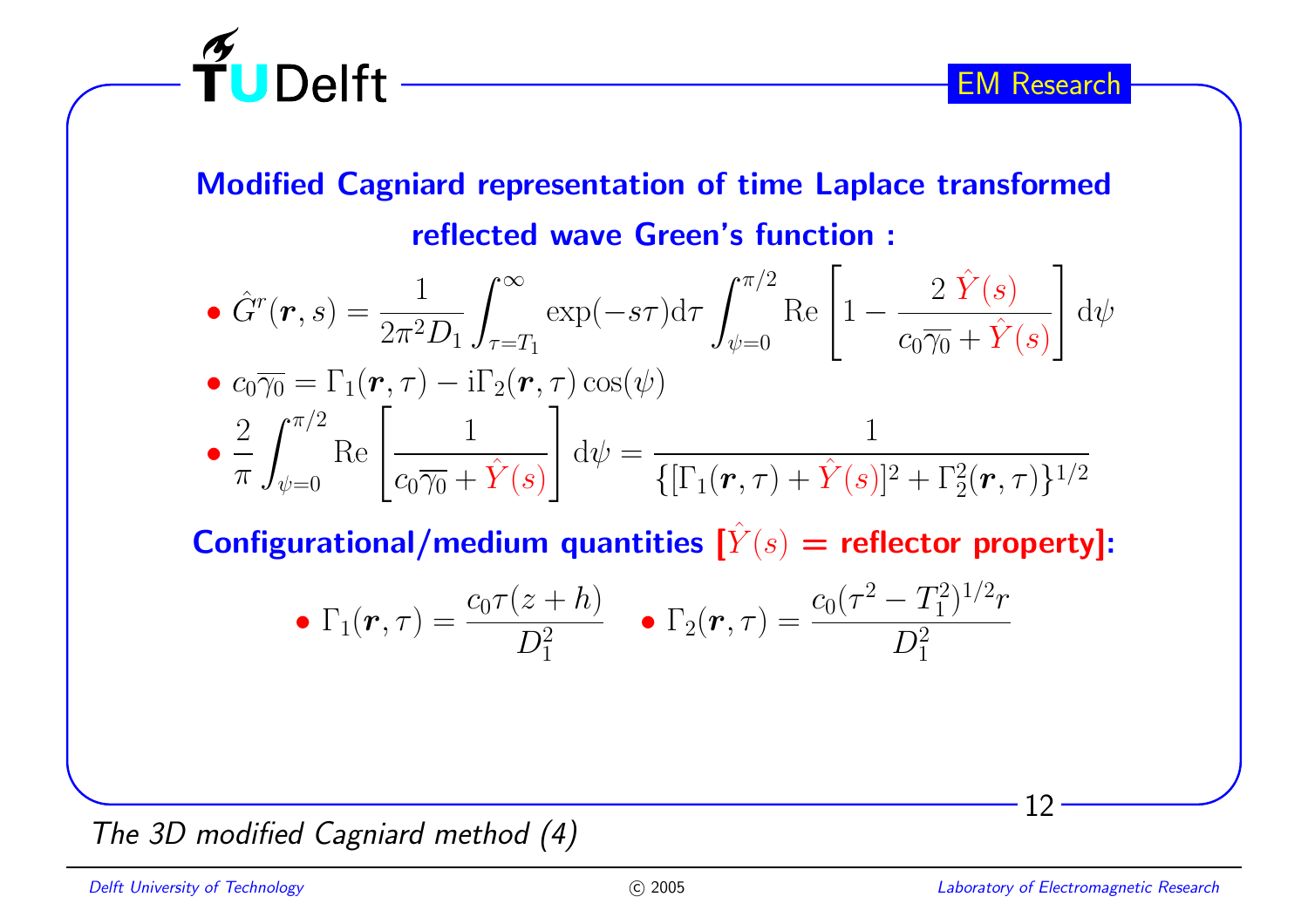

Time Laplace transformed reflected-wave Green's function:

$$
\bullet \hat{G}^{\mathrm{r}}(\boldsymbol{r},s) = \frac{1}{4\pi D_1} \int_{\tau=T_1}^{\infty} \exp(-s\tau) \hat{K}^{\mathrm{r}}(\boldsymbol{r},\tau,s) d\tau
$$

Time Laplace transformed reflected-wave kernel function:

• 
$$
\hat{K}^{\text{r}}(\boldsymbol{r}, \tau, s) = 1 - \frac{-2 \hat{Y}(s)}{\{[\Gamma_1(\boldsymbol{r}, \tau) + \hat{Y}(s)]^2 + \Gamma_2^2(\boldsymbol{r}, \tau)]\}^{1/2}}
$$

Time-domain reflected-wave kernel function:

 $\bullet$   $K$ ˆ $\mathbf{C}^{\mathrm{r}}(\bm{r},\tau,s) \stackrel{\mathsf{CAGN}}{\Longrightarrow} K^{\mathrm{r}}(\bm{r},\tau,t) \quad \left[ \stackrel{\mathsf{CAGN}}{\Longrightarrow} \right] = \mathsf{Extended~Cagniard~method} \ .$ 

#### Time-domain reflected-wave Green's function:

$$
\bullet \, G^{\rm r}(\boldsymbol{r},t) = \left[\frac{1}{4\pi D_1} \int_{\tau=T_1}^t K^{\rm r}(\boldsymbol{r},\tau,t-\tau) \, d\tau\right] H(t-T_1)
$$

Time-domain reflected-wave Green's function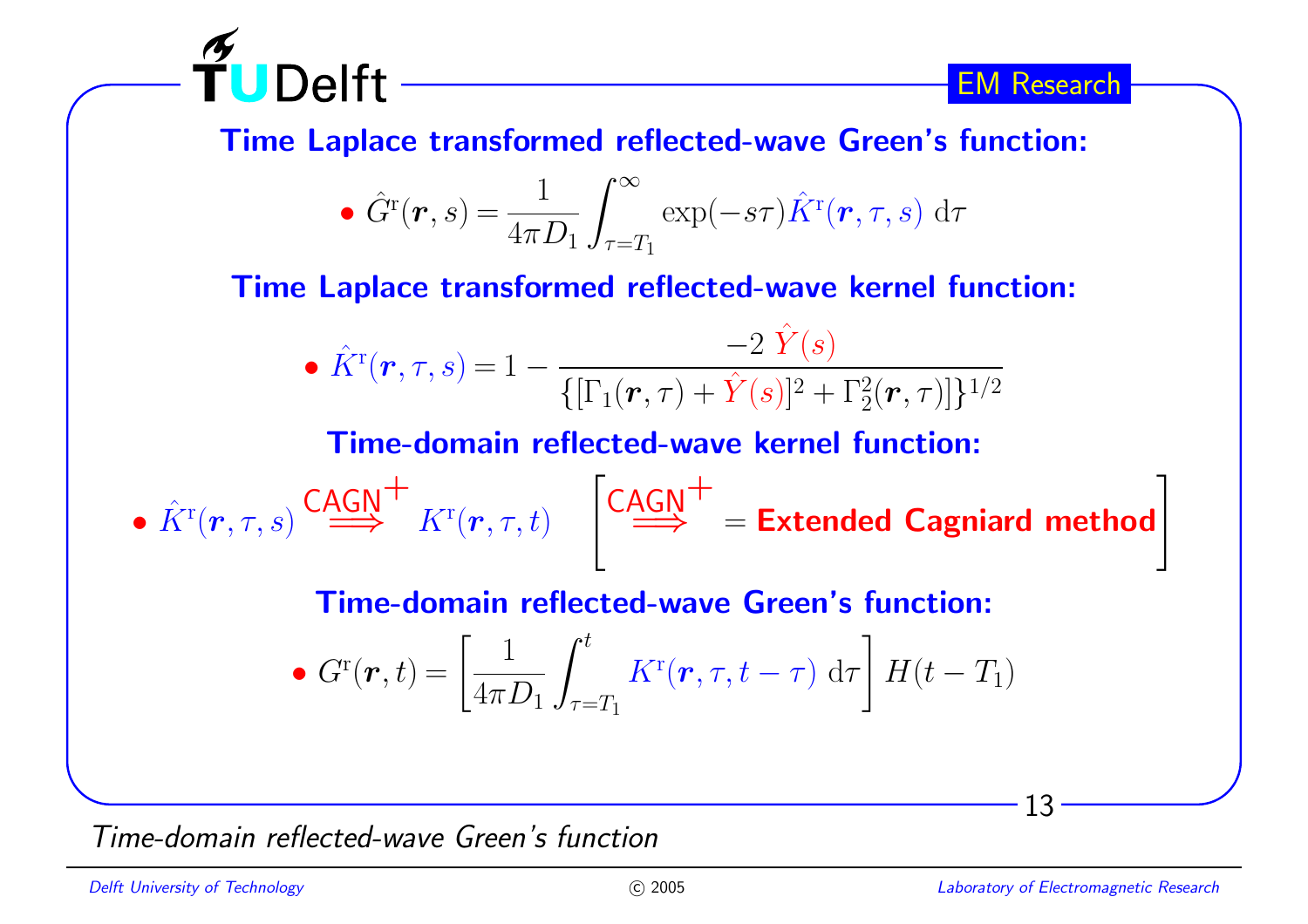

Remaining issue:

$$
\bullet \; \hat{K}^{\mathrm{d}}(\pmb{r},\tau,s) \stackrel{\mathsf{CAGN}}{\Longrightarrow} K^{\mathrm{d}}(\pmb{r},\tau,t) \; \left| \right.
$$

Ingredients  $CAGNIARD$ <sup>+</sup> method:

• LERCH's uniqueness theorem of the unilateral Laplace transformation

- Modified CAGNIARD's path of integration in the complex slowness plane
- The SCHOUTEN–VAN DER POL theorem (1934) of the unilateral Laplace transformation [Replacement of transform parameter  $\bm{s}$  by some function  $\bm{\phi}(\bm{s})$ within <sup>a</sup> specific class of functions]
- Adequate Table of Laplace transform pairs (e.g., Abramowitz, M. & Stegun, l. E., *Handbook of Mathematical Functions*, Chapter 29)

# The CAGNIARD $^+$  method

14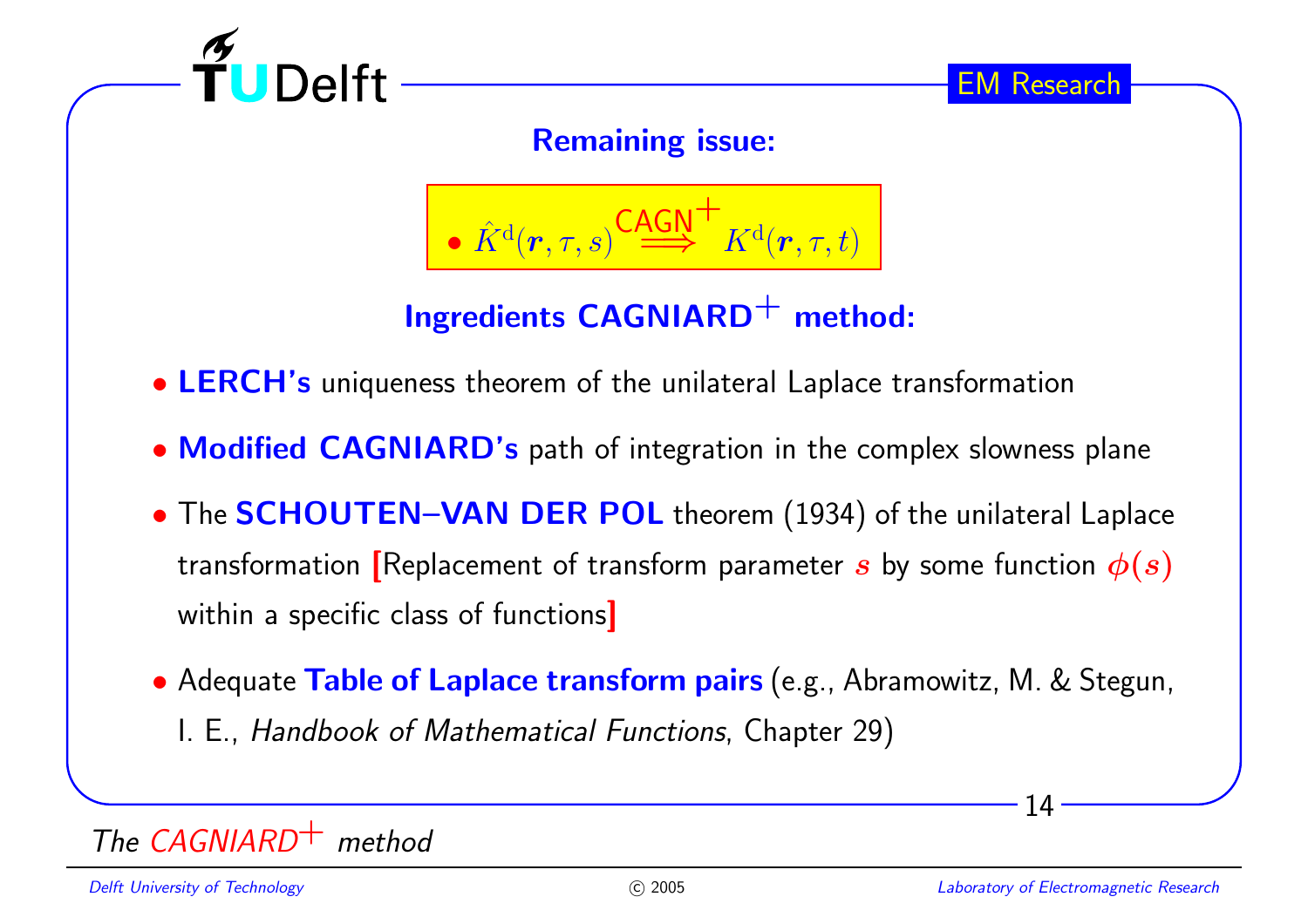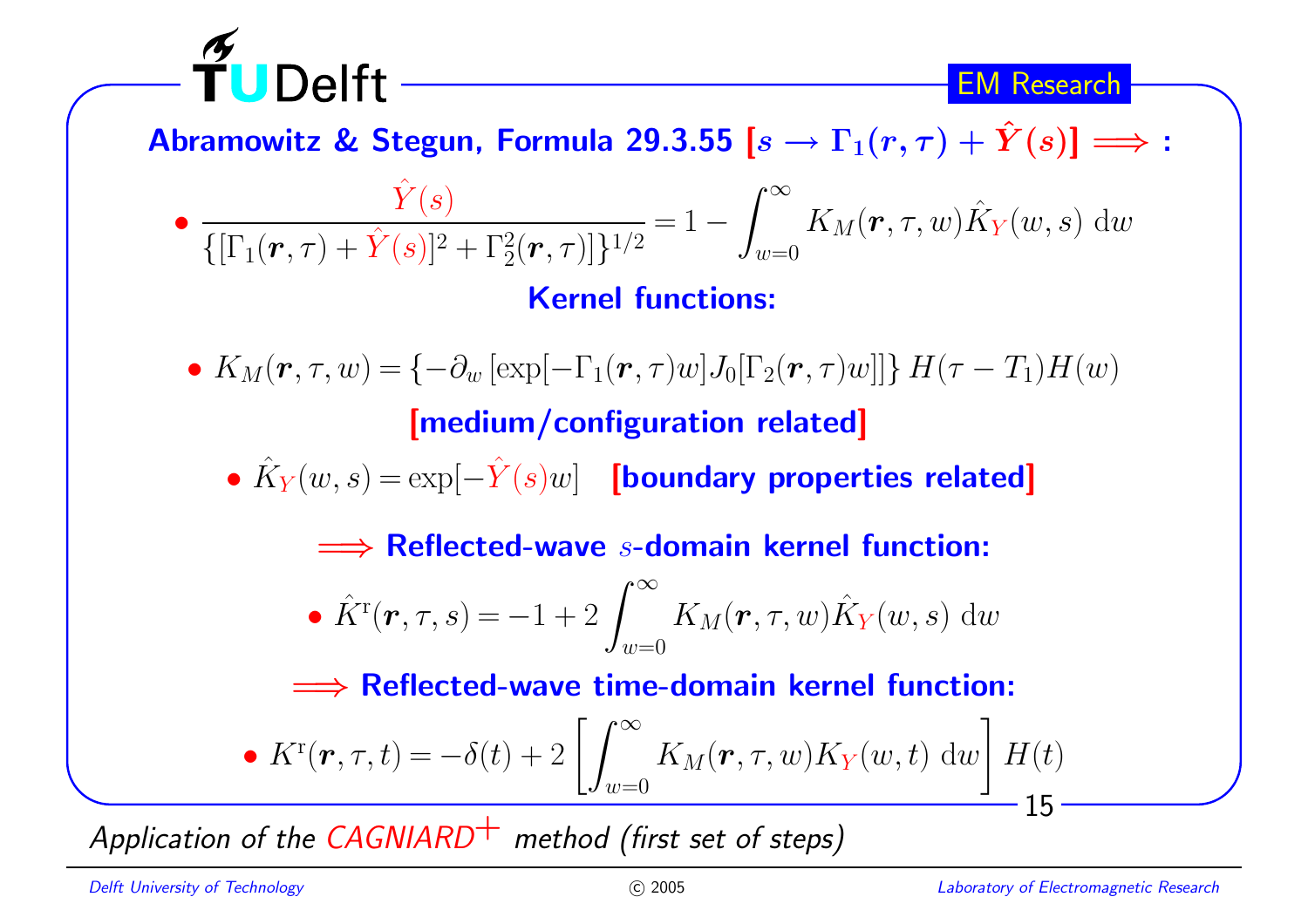

Parametrization of boundary admittance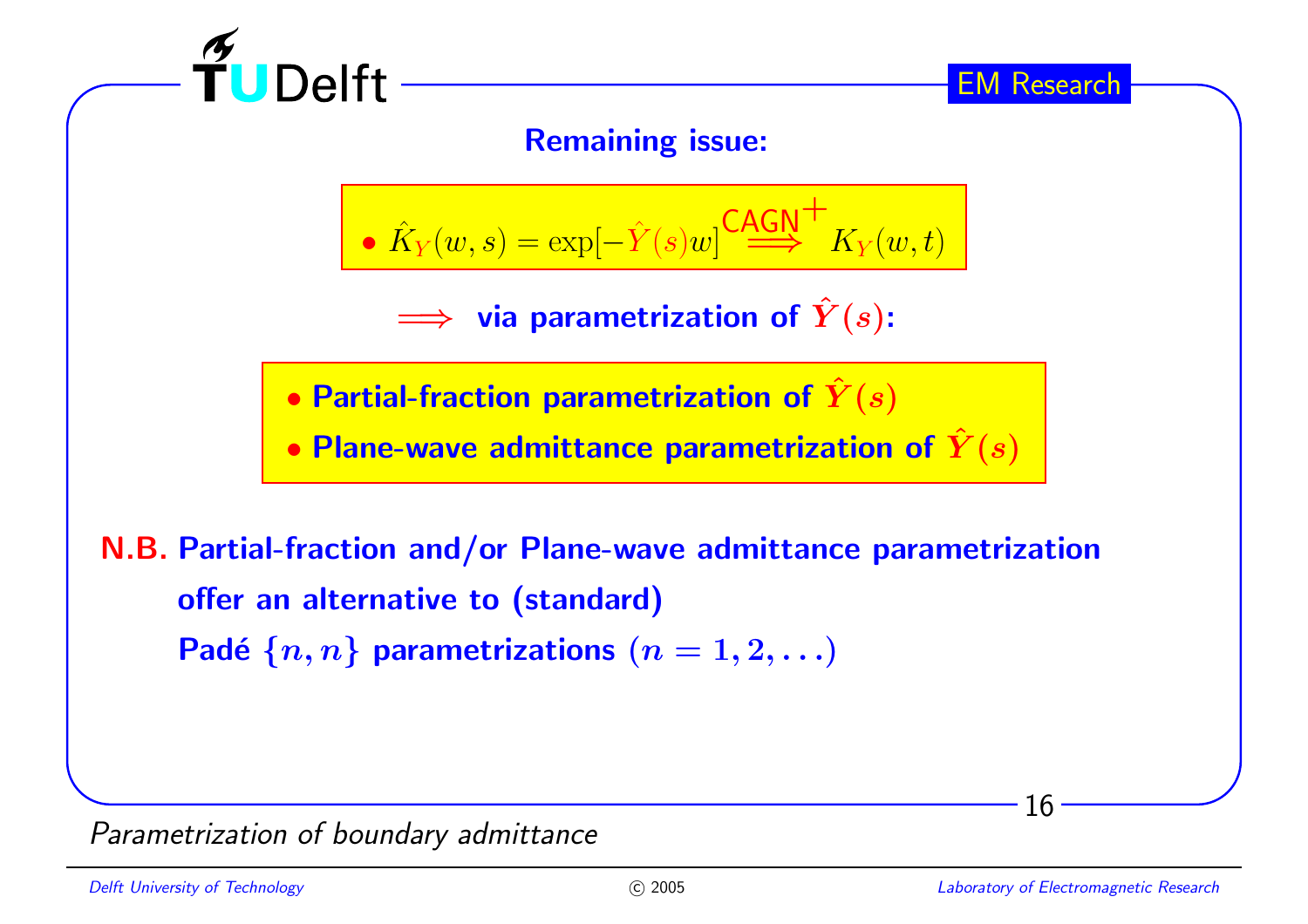| EM Research                                                                                                                                                       |  |
|-------------------------------------------------------------------------------------------------------------------------------------------------------------------|--|
| \n $\hat{K}_Y(w,s) = \exp[-\hat{Y}(s)w]$ \n                                                                                                                       |  |
| Partial fraction parametrization of $\hat{Y}(s) \implies:$                                                                                                        |  |
| \n $\hat{Y}(s) = \sum_{n=0}^N \hat{Y}^{(n)}(s) \cdot \hat{Y}^{(0)}(s) = Y^{\infty} \cdot \hat{Y}^{(n)}(s) = \frac{A_n}{s + \alpha_n} \quad (n = 1, \ldots, N)$ \n |  |
| \n $s$ -domain admittance Kernel function\n                                                                                                                       |  |
| \n $\hat{K}_Y(w,s) = \prod_{n=0}^N \hat{K}_Y^{(n)}(w,s)$ \n                                                                                                       |  |
| \n $\hat{K}_Y^{(0)}(w,s) = \exp(-Y^{\infty}w)$ \n                                                                                                                 |  |
| \n $\hat{K}_Y^{(n)}(w,s) = \exp[-Y^{(n)}(s)w] \quad (n = 1, \ldots, N)$ \n                                                                                        |  |

Partial-fraction parametrization of boundary admittance  $\left( 1\right)$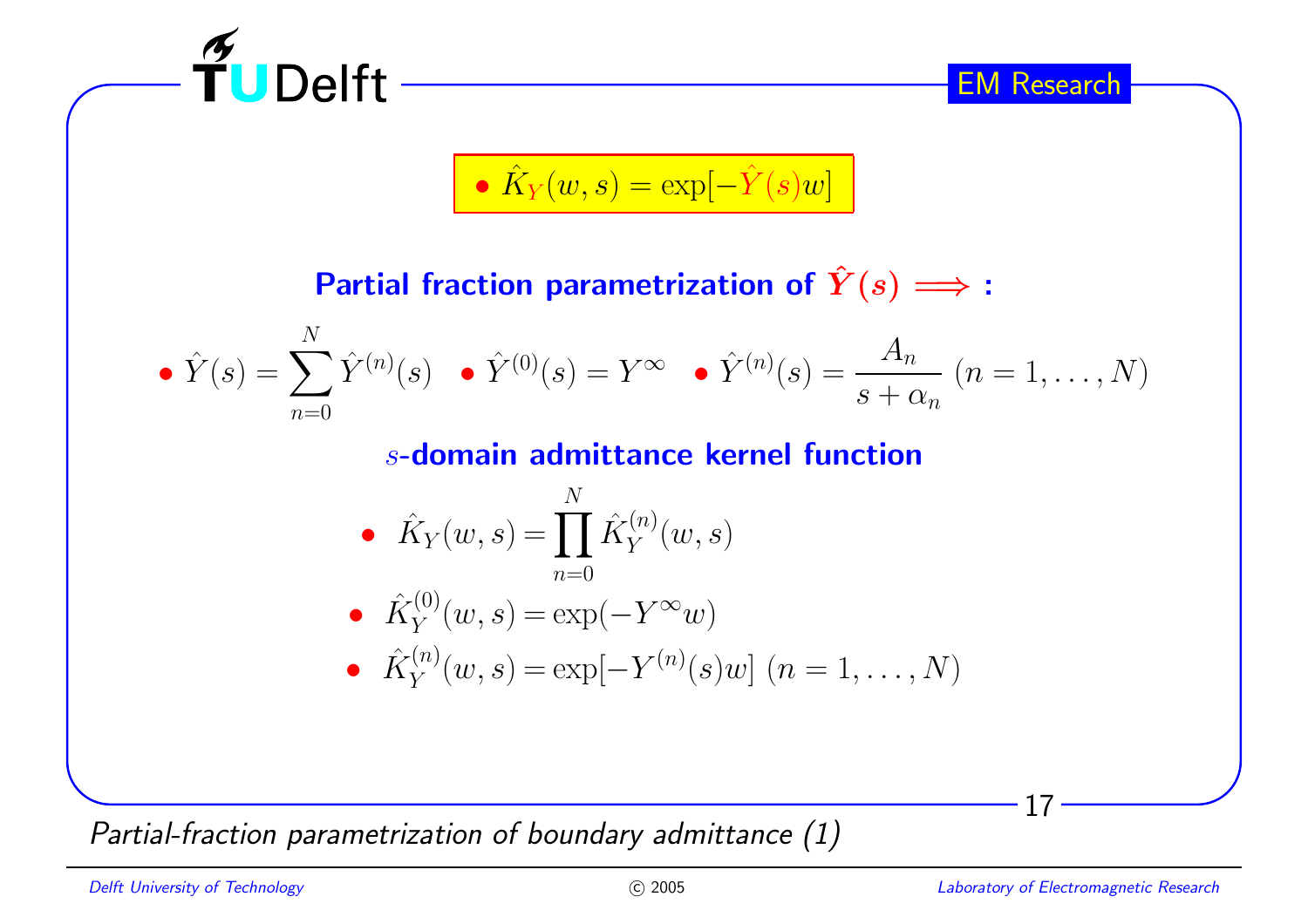

 $s$ -domain admittance kernel function

• 
$$
\hat{K}_Y(w, s) = \hat{K}_Y^{(0)}(w, s) \cdot \hat{K}_Y^{(1)}(w, t) \cdot \cdot \cdot \hat{K}_Y^{(N)}(w, t)
$$

Time-domain admittance kernel function

• 
$$
K_Y(w,t) = K_Y^{(0)}(w,t) \stackrel{(t)}{*} K_Y^{(1)}(w,t) \stackrel{(t)}{*} \cdots \stackrel{(t)}{*} K_Y^{(N)}(w,t)
$$

• 
$$
K_Y^{(0)}(w,t) = \exp(-Y^{\infty}w)H(w)\delta(t)
$$

SCHOUTEN–VAN DER POL THEOREM + Abramowitz & Stegun, Formula 29.3.75  $[s \rightarrow (s+\alpha_n)^{-1}] \Longrightarrow$  : •  $K_Y^{(n)}(w,t) = H(w)\delta(t) - \left[\exp(-\alpha_n t)(A_n w/t)^{1/2}J_1[2(A_n wt)^{1/2}]\right]H(w)H(t)$ for  $n=1,\ldots,N$ 

Partial-fraction parametrization of boundary admittance (2)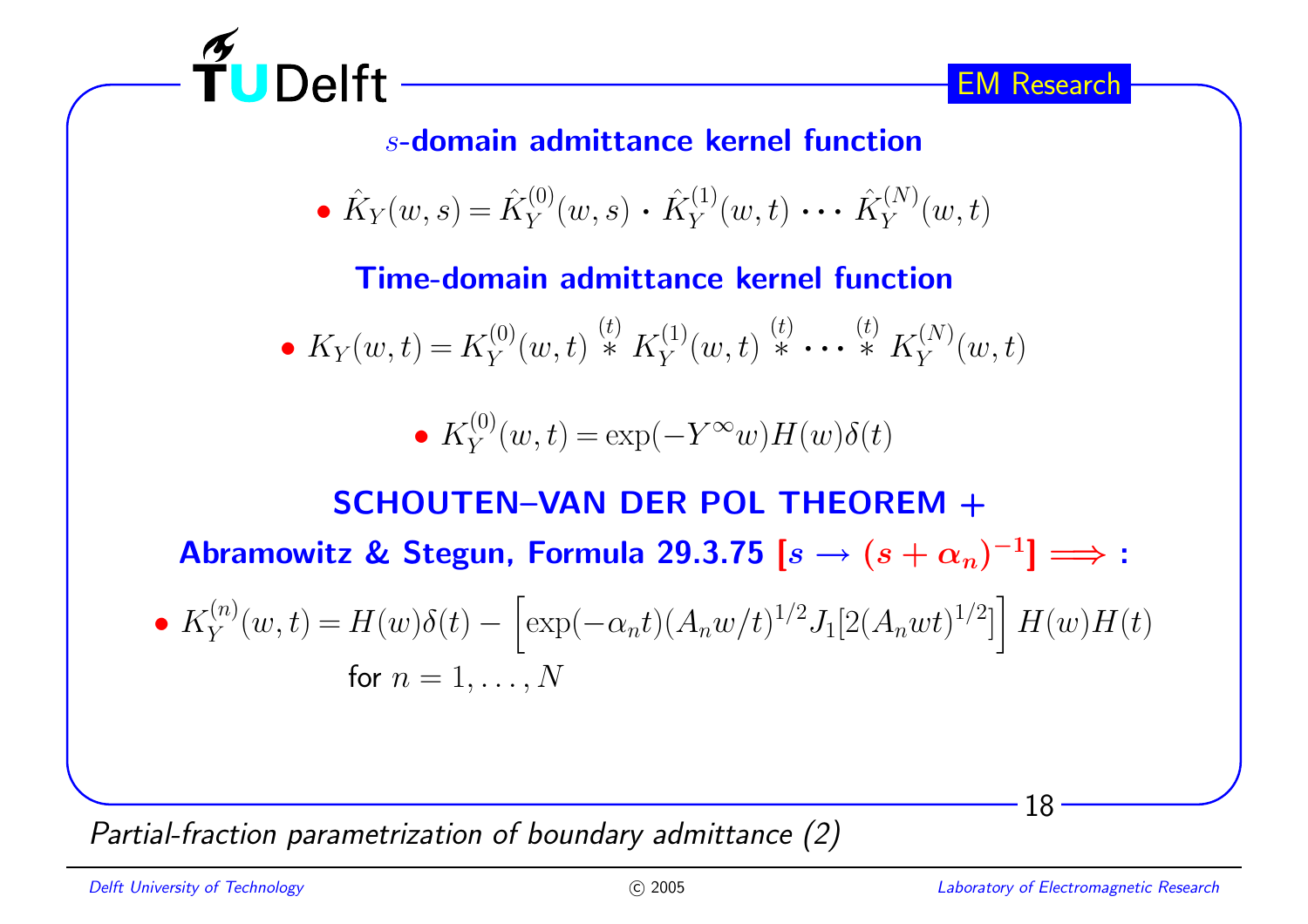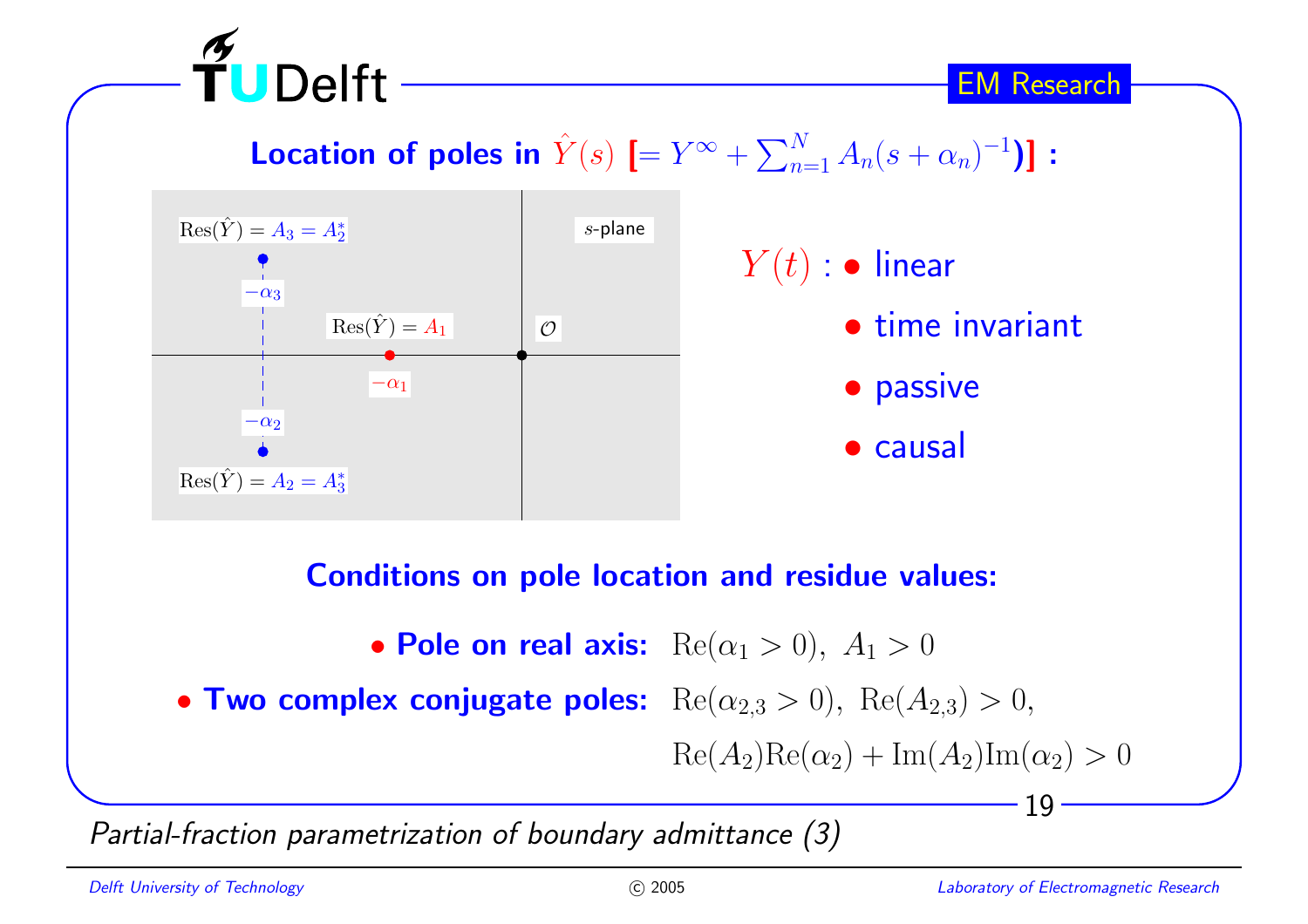

Plane-wave admittance parametrization of  $\hat{Y}_1$  $Y_W(s) \Longrightarrow$  :  $\bullet$   $Y_{\rm I}$ ˆ $\hat{Y}_W(s) = Y_1^\infty[\hat{X}]$  $\hat{X}(s) ]^{1/2} \quad \bullet \; Y_1^\infty = \frac{c_0}{c_1} \quad \bullet \; \hat{X}(s) = \frac{s + \hat{\alpha}_1(s)}{s + \hat{\beta}_1(s)}$  $c_1\;\;=$  wavespeed instantaneous response  $\alpha_1(t)$  = compliance relaxation function

 $\beta_1(t)$  = inertia relaxation function

Plane-wave admittance parametrization of boundary admittance  $\left( 1\right)$ 

20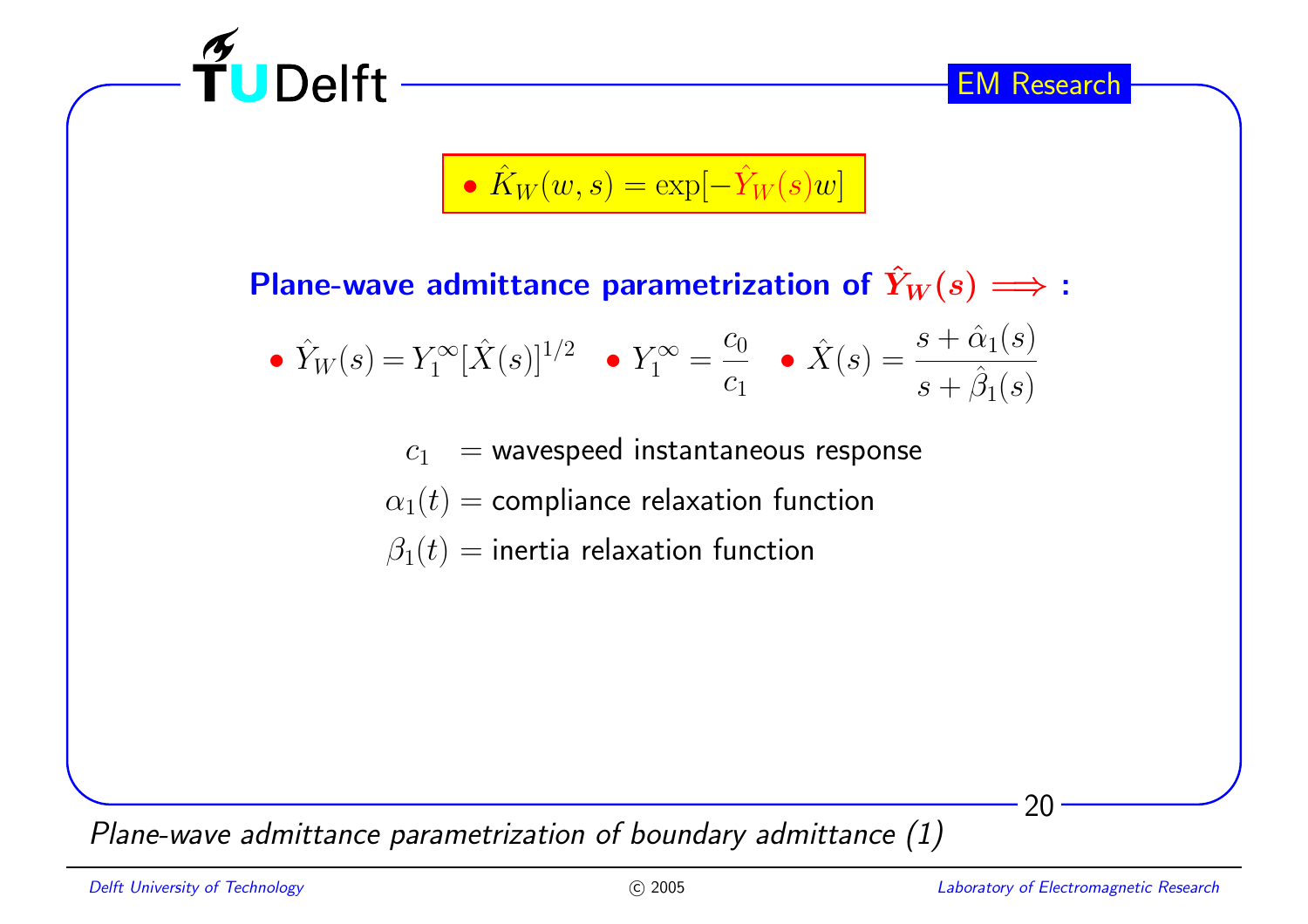

SCHOUTEN–VAN DER POL theorem + Abramowitz and Stegun, Formula (29.3.82)  $[s\rightarrow s^{1/2}]\Longrightarrow:$ 

• 
$$
\hat{K}_W(w, s) = \int_{u=0}^{\infty} \exp[-\hat{X}(s)u] \Upsilon(w, u) du
$$
  
•  $\Upsilon(w, u) = \frac{Y_1^{\infty}w}{(4\pi u^3)^{1/2}} \exp\left[-\frac{(Y_1^{\infty}w)^2}{4u}\right] H(w)H(u)$ 

# Final steps:

- $\bullet$  Partial-fraction parametrization of  $\hat{\alpha}_1(s)$ ,  $\hat{\beta}$  $_1(s)$  and  $\hat{X}$  $\left( s\right)$
- Transformation back to the time domain

Plane-wave admittance parametrization of boundary admittance (2)

21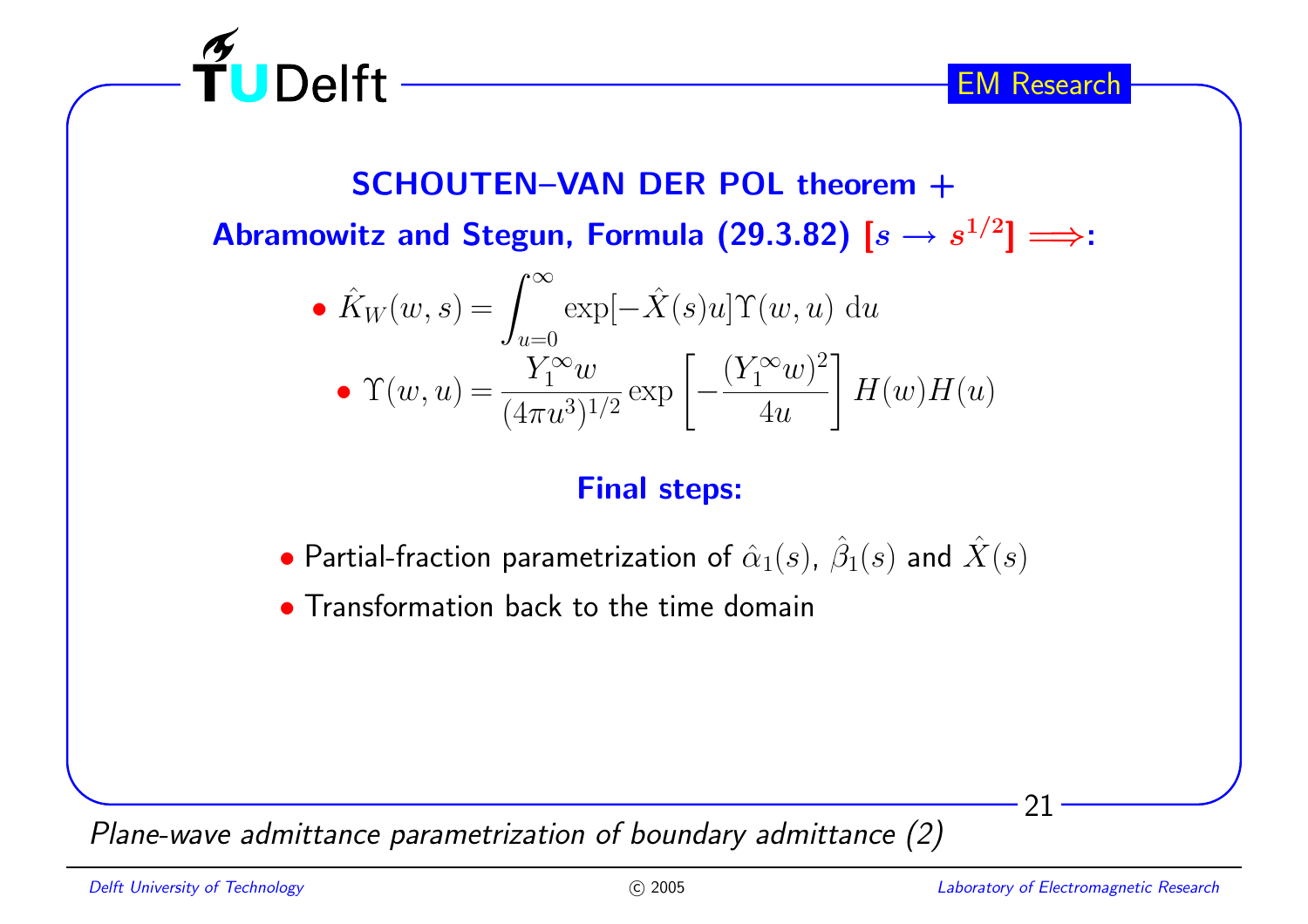Parametrization of boundary absorption and dispersion properties in a time-domain point-source/point-receiver reflection configuration has been achieved through:

- Partial-fraction parametrization of the boundary's time Laplace-transformed local admittance function  $Y$ ˆ $\left( s\right)$
- Plane-wave admittance parametrization of the boundary's time Laplacetransformed local admittance function  $\hat{Y}(s)$

incorporating the following properties of the boundary's time-domain local admittance function  $Y(t)$  :

- Linearity • Passivity
- **Time invariance**
- Causality

Conclusion

TUDelft -